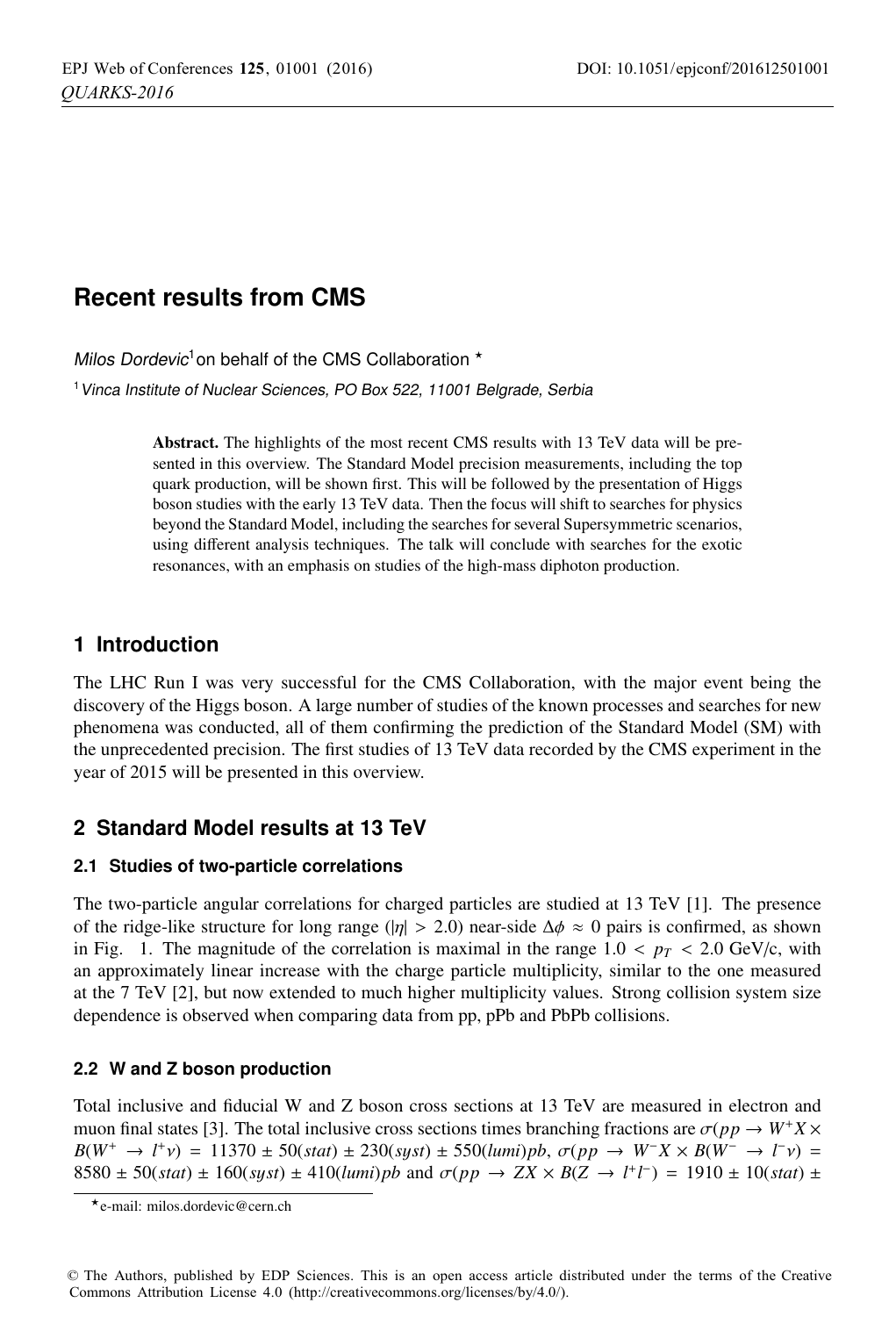$40(syst) \pm 90(lumi)pb$  for the dilepton mass range of 60 to 120 GeV. The measured ratio of the W and Z boson cross section in the electron and muon channels, that is useful also as an additional check of the lepton universality, is shown in Fig. 2. The measurement is found to be in a good agreement with the SM prediction.





Figure 1. The two-particle correlation function for pairs of charge particles both in range 1  $\langle p_T \rangle$   $\langle 3 \text{ GeV/c},$  showing the "rigde"-like structure.

Figure 2. Ratios of W and Z inclusive cross sections in the electron and muon channels, as test of lepton universality and the SM expectation.

### **2.3 Inclusive jet production**

Double-differential inclusive jet cross section, as a function of jet transverse momentum and rapidity, is measured for two jet size parameters R=0.7 and R=0.4 and jets with  $p_T$  up to 2 TeV and  $|y|$  = 4.7 [4] and the results are presented in Fig. 3. The new energy of 13 TeV provides an access to kinematic region of momentum fraction x where the parton density is large. When comparing the data to predictions at NLO accuracy in pQCD, a better agreement is observed for the larger jet size. The NLO prediction matched to parton shower from POWHEG+PYTHIA8 [5, 6] performs equally well for the both jet cone size parameters. The LO predictions of PYTHIA8 and HERWIG++ [7] have significant discrepancies with respect to data, thus stressing the importance of the higher order corrections.

### **2.4 Single top production**

The top quark mass was measured in single top events [8], where the W boson decays to muon and a neutrino. Specific event topology and kinematics, featuring the central production of a light jet and an asymmetry of the initial state, was exploited to suppress the ttbar background. The measured value of  $m_t = 172.60 \pm 0.77(stat)^{+0.97}_{-0.93}(syst)$  GeV, extracted from a fit to the top mass distribution (Fig. 4), is in a good agreement with the world average of  $m_t = 173.34 \pm 0.76$  GeV. The t-channel single top cross section at 13 TeV is measured as well [9]. Kinematic variables are combined into a multivariate discriminator that was fit to obtain the inclusive cross section of  $\sigma_{t-ch.}$  = 227.8 ± 9.1(*stat*.)  $\pm$  14.0(*exp*.)<sup> $+28.7$ </sup>(*theo*.)  $\pm$  6.2(*lumi*.)*pb* = 227.8<sup> $+33.7$ </sup><sub>23.0</sub>*pb*, found to be in a good agreement with the SM expectation.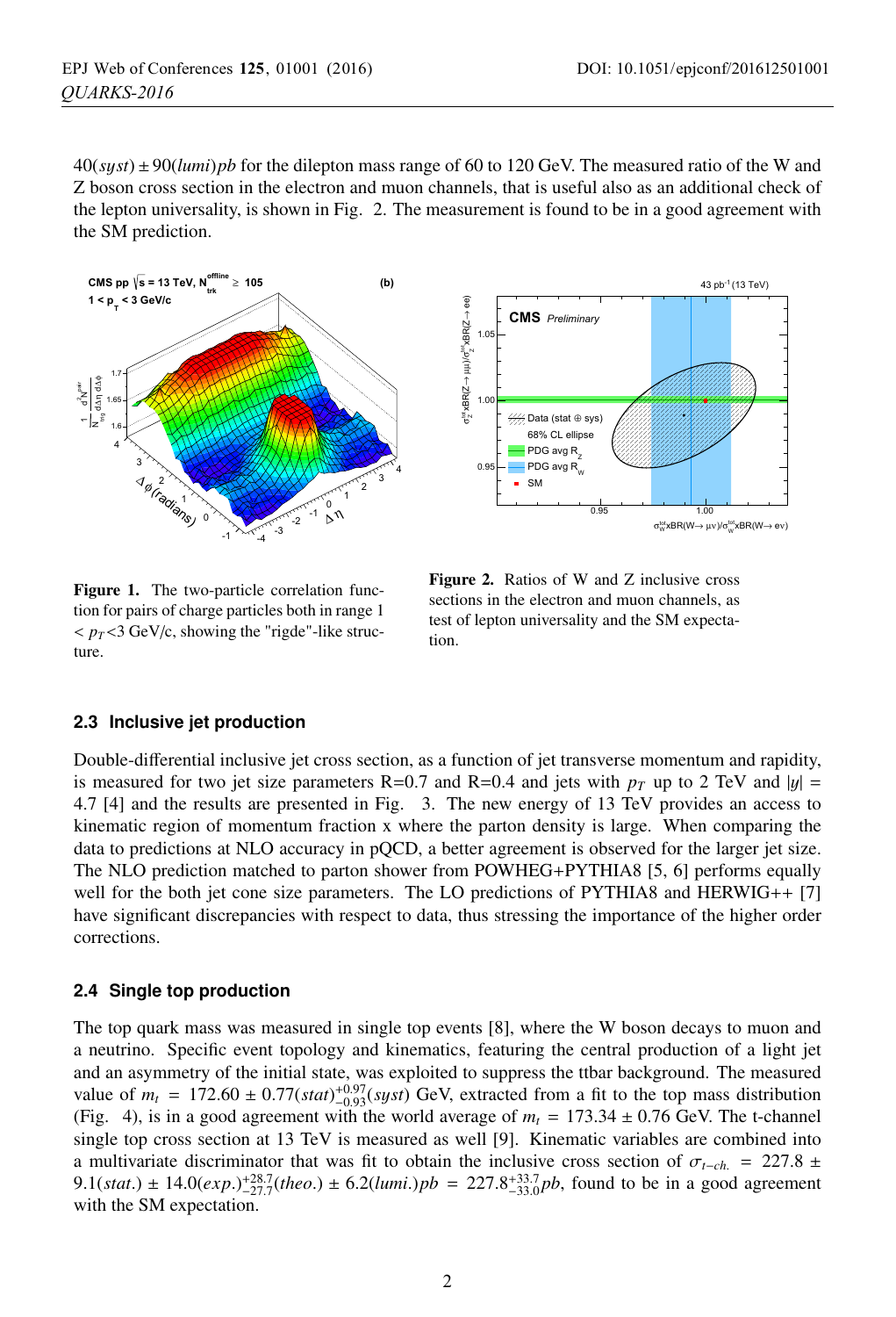

Figure 3. Double-differential inclusive jet cross section, shown as a function of the jet transverse momentum.

Figure 4. The top quark mass after the final selection including also the charge and pseudorapidity cuts.

### **3 Higgs studies at the 13 TeV**

#### **3.1 ttH production**

A search for SM Higgs boson in association with a top quark pair at 13 TeV is performed. The analysis targets the bbar,  $\gamma\gamma$  and multilepton decays of the Higgs boson. The multilepton analysis selects final states with two same-sign leptons or more than three leptons produced in association with b jets [10]. The signal extraction is based on the two-dimensional multivariate discriminator trained against each of the ttbar and ttV backgrounds, as shown in Fig. 5. The signal strenght is measured to be the  $0.6^{+1.4}_{-1.1}$  times the SM expectation and the observed (expected) 95% CL limits are 3.3 (2.6) times the SM expectation. For the Higgs boson decays to a pair of b quarks, the lepton plus jets and dileptonic decays of the ttbar system are considered [11]. A combination of the matrix element method and multivariate approach is performed. A combined fit of the multivariate discriminant templates to data yielded with the signal strength of  $-2.0^{+1.8}_{-1.8}$  and the observed (expected) 95% CL limits are 2.6 (3.6) times the SM expectation. The Higgs to diphotons analysis, although statistically limited at this point, was performed with the inclusion of the two categories with leptonic and hadronic tags of the ttbar pair [12]. The signal strength for the ttH production in this channel is  $-3.8^{+4.5}_{-3.6}$ , with the two tags corresponding to the ttH process combined statistically.

### **3.2 Higgs decays to bosons**

The diphoton channel remains one of the best to test Higgs properties. It was performed in the  $gg \rightarrow H$ , VBF and ttH categories [12]. Small deficit that is observed is driven by the untagged categories  $(gg \rightarrow H)$ . The observed (expected) significance at 125.09 GeV is 1.7(2.7) $\sigma$  and the signal strength of  $0.69_{-0.42}^{+0.47}$  is consistent with the SM expectation, as shown in Fig. 7. The H→ZZ→4l analysis, based on the matrix element kinematic discriminant between signal and background, is performed [13]. The distribution of the four lepton invariant mass is shown in Fig. 8. The observed(expected) significance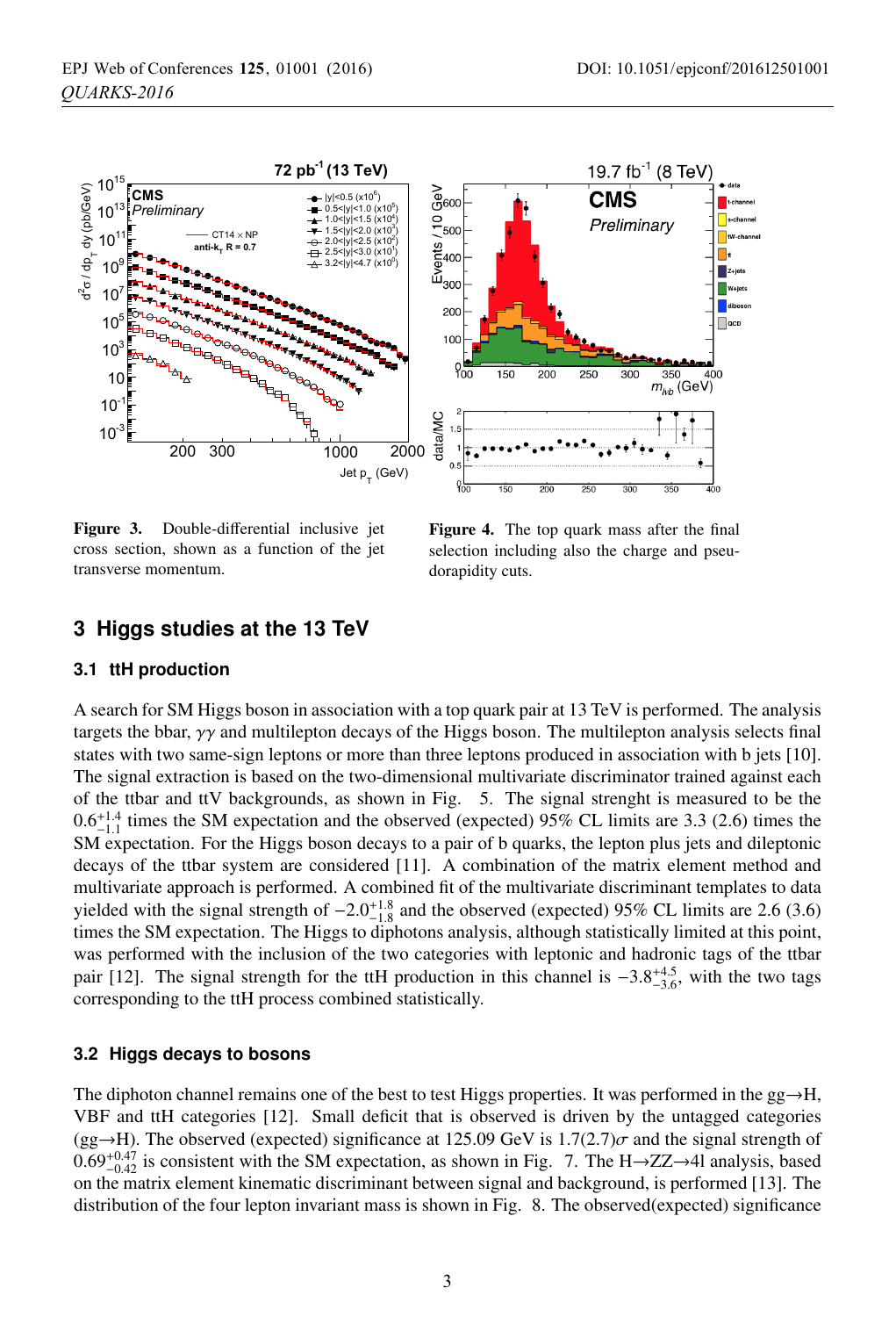

Figure 5. BDT kinematic discriminant for signal extraction in two same-sign lepton category.



Figure 6. Final discriminator shape of the BDT, including also the MEM discriminator in the training.

at 125.09 GeV of 2.5(3.4) $\sigma$  and the signal strength of 0.82<sup>+0.57</sup> are consistent with the SM within the uncertainties.



Figure 7. Signal strength modifier for each category in  $H \rightarrow \gamma \gamma$  channel, compared to the overall signal strength and to the SM expectation.



Figure 8. The four lepton invariant mass distribution  $m_{4l}$ , shown in the full studied mass range.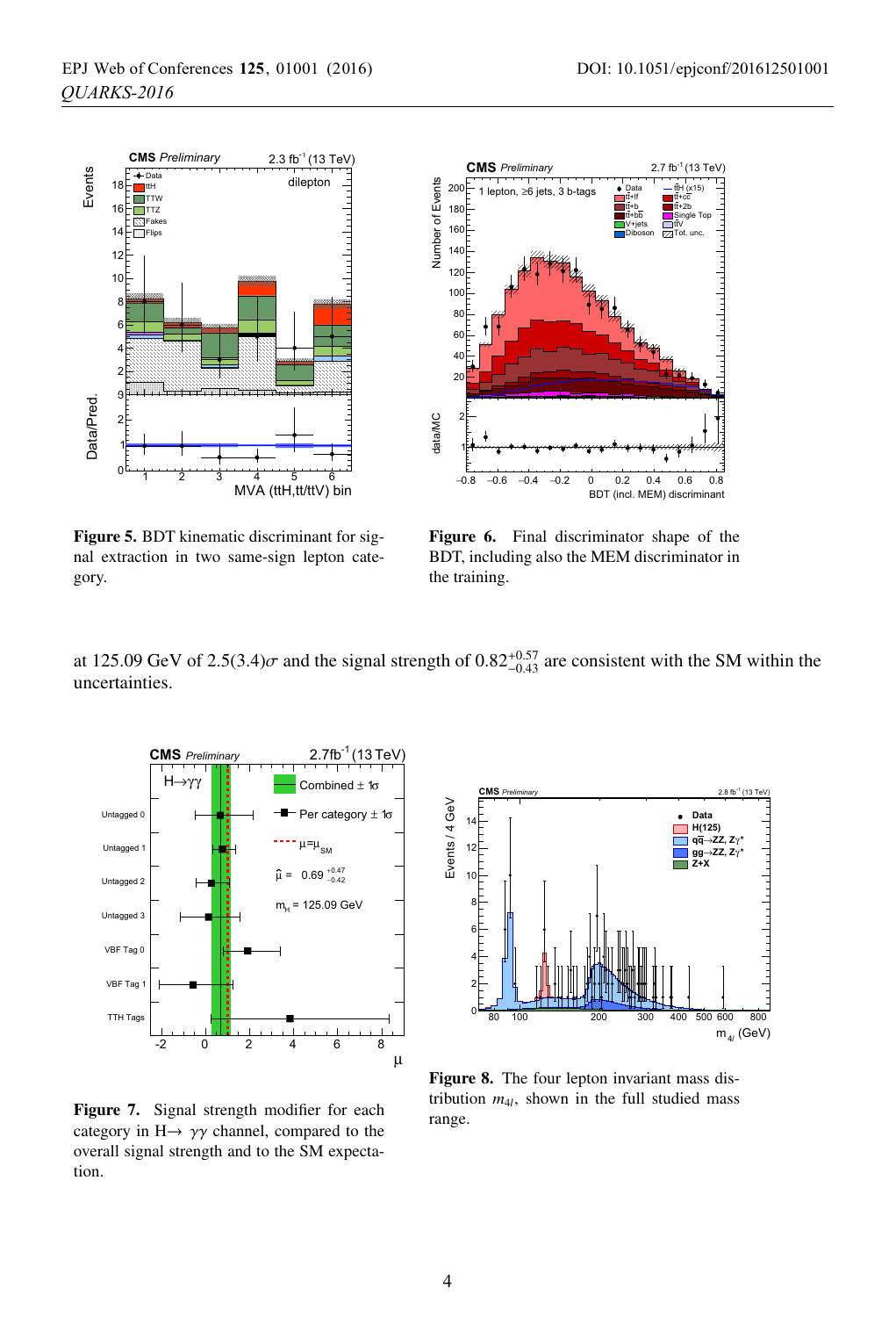## **4 Supersymmetry searches at the 13 TeV**

### **4.1 SUSY with zero leptons**

The searches for gluino pair production with the LSP and zero leptons in the final state are performed [14]. The results of the analysis using the HT variables, as shown in Fig. 9, provides some of the world leading limits on T1bbbb, T1tttt and T1qqqq of 1600, 1530 and 1440 GeV. Similar search was performed using the stransverse mass variable  $M<sub>T2</sub>$ , which is a measure of the transverse momentum imbalance in an event [15]. No excess above the SM background is observed and gluino(neutralino) mass was probed up to 1725(1100) GeV, as shown in Fig. 10, extending the Run 1 sensitivity by more than 300 GeV [16].



Figure 9. Observed number of events and SM background predictions for one of the search regions sensitive to the T1bbbb scenarios.

Figure 10. Exclusion limit at 95% CL for gluino mediated bottom-squark production.

### **4.2 SUSY with one lepton**

The zero lepton SUSY search using the Razor variables is extended with an additional one lepton category [17]. The events are further categorised by the number of b-tagged jets in the final state. For the 100 GeV neutralino mass and gluino decaying to bb pairs, the limits are set to 1650 GeV, while for the decays to top(light) quarks this particular SUSY scenario is excluded up to 1600(1350) GeV, as shown in Fig. 11. The search for SUSY in final state with one lepton, one b-tagged jet and large missing transverse energy (MET) was performed using the sum of masses of large radius jets [18]. A key feature of this analysis is that the dominant background ttbar is nearly uncorrelated with the transverse mass of the lepton and MET. The distribution of the *MJ* variable is shown in Fig. 11. Within the T1tttt scenario the gluino mass is excluded up to 1575 GeV.

### **5 Exotica searches at the 13 TeV**

### **5.1 Search for black holes**

The search for black holes is performed [19] in the framework of ADD model with n-extra dimensions [20–22]. The semiclassical and quantum black holes are considered. The SM background, dominated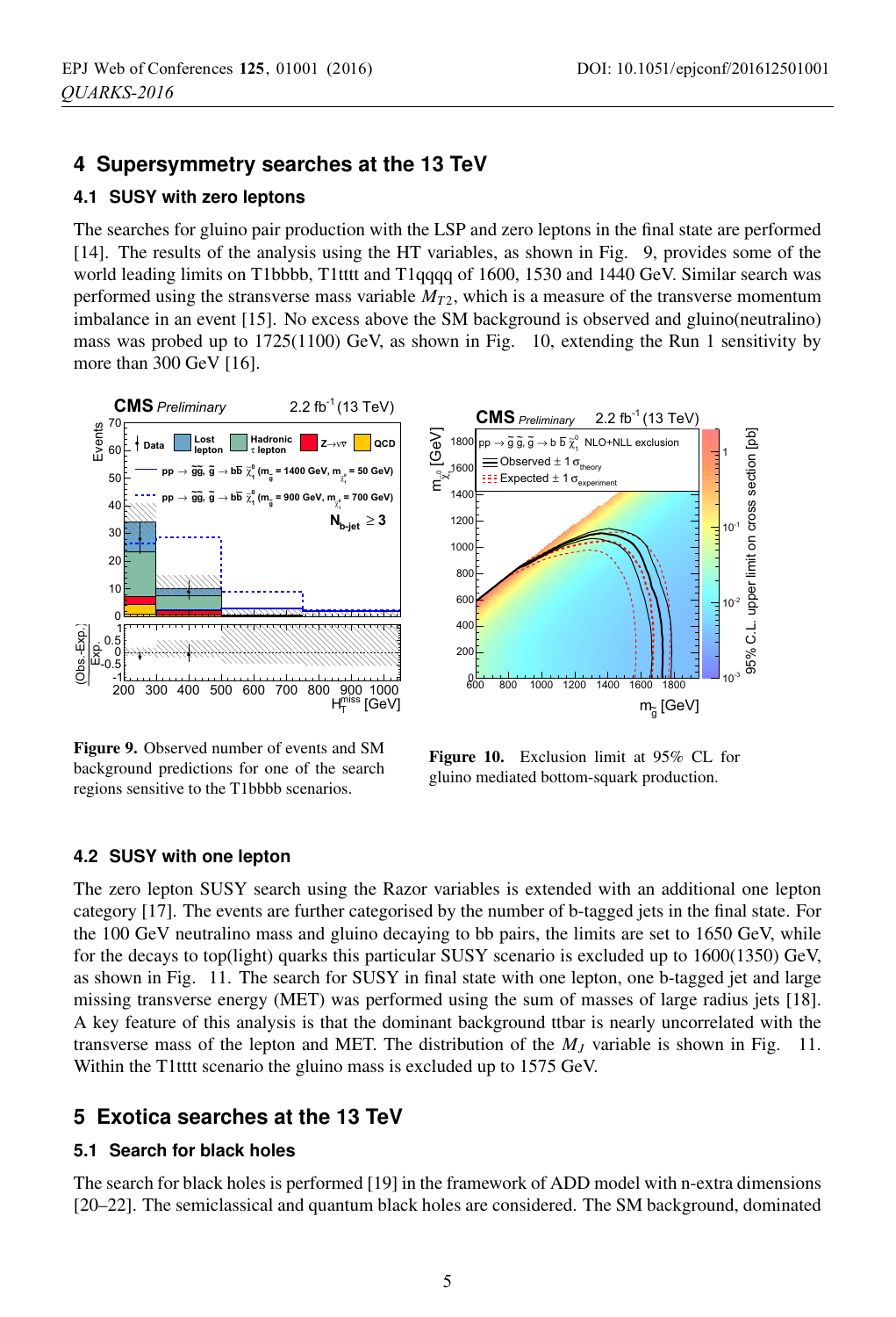



Figure 11. Summary of the exclusion contours at 95% CL, with gluino decays at 100% branching fraction to LSP and bb, tt and qq pairs.

**Figure 12.** Distribution of  $M<sub>I</sub>$  from simulated events with a small amount of initial state radiation (ISR).

by the QCD multijet events, is estimated from data. The distribution of the discriminating variable  $S_T$ , representing a scalar sum of the transverse energies of all energetic objects in the event, is shown in Fig. 13. No significant excess has been observed and the 95% CL limits in the semiclassical(quantum) black hole interpretation of 8.7(8.0) TeV are established. These limits are surpassing the 8 TeV results of 5.5 - 6.0 TeV [23].

#### **5.2 Search for dark matter**

The search for dark matter in the final state with large MET and at least one jet with high transverse momentum is performed [24]. The dark matter is considered to be produced in pairs, via the decay of a vector mediator, and the signal is extracted from a fit to the observed MET distribution in data. The mediator mass up to 1.3 TeV is excluded at 90% CL, as it is shown in Fig. 14 where also the results from the other, non-collider experiments, are overlaid together with this measurement, for the comparison.

### **5.3 Search for diphoton resonances**

The search for diphoton resonances, under the 2HDM (spin 0) or ADD/RS (spin 2) hypothesis, is performed [25]. The high diphoton mass region between the 500 GeV and 4.5 TeV is explored, with the relative width up to  $5.6 \times 10^{-2}$ . The 13 TeV results are combined with similar searches at the 8 TeV [26, 27]. The largest excess is observed at 750 GeV and resonance width of  $1.4 \times 10^{-4}$ , with the local p-value of  $3.4\sigma$ , reduced to  $1.6\sigma$  when taking into account of searching for the several signal hypotheses. The corresponding diphoton mass distribution and p-value are shown in Fig. 15 and Fig. 16, respectively.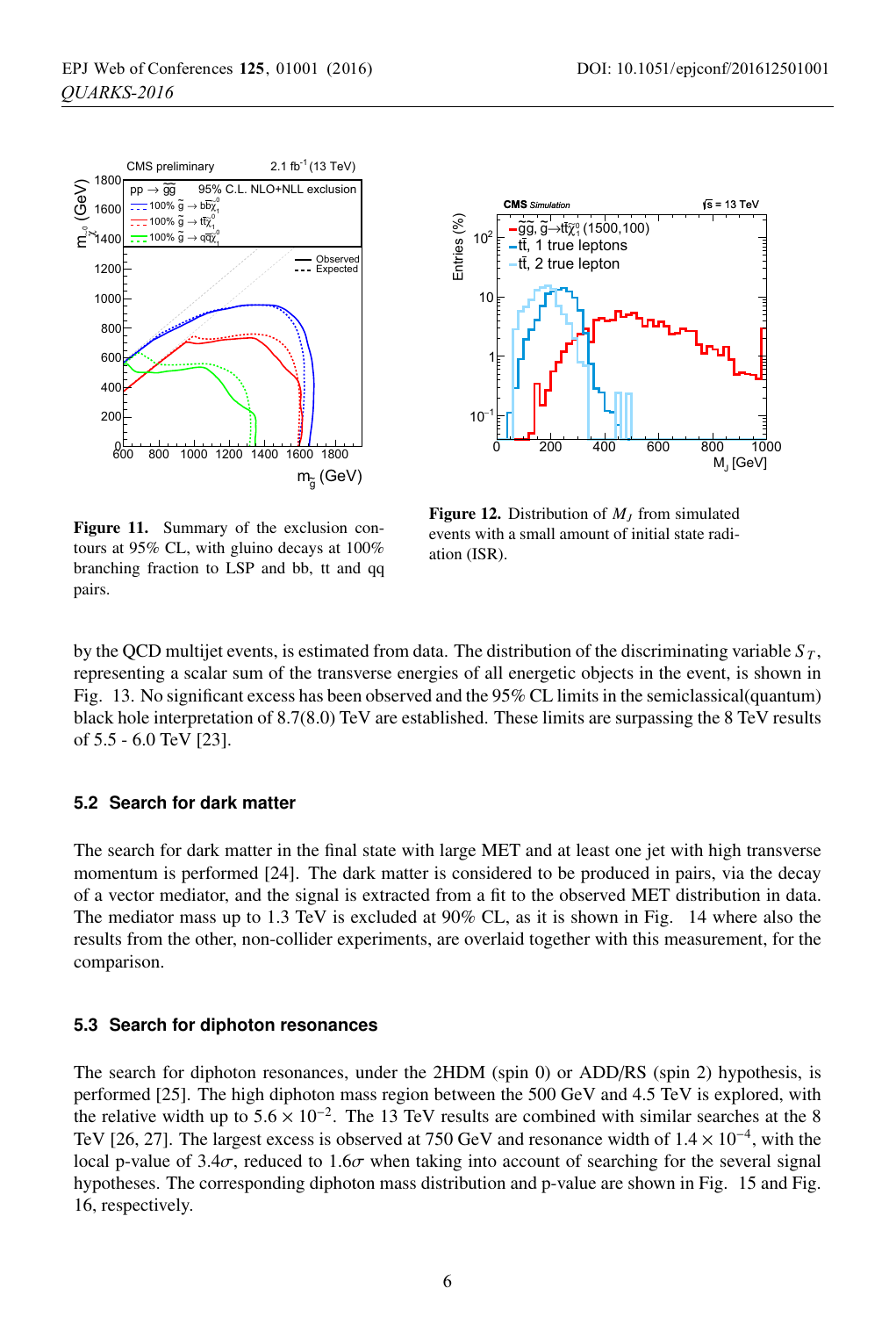

**Figure 13.** The  $S_T$  variable distribution, with the main contribution from QCD multijet background.



Figure 15. The observed invariant mass spectra for the EBEB channel and using the 3.8T dataset.



Figure 14. The dark matter exclusion contours in the  $m_{med} - m_{DM}$  plane assuming a vector-type interaction.



Figure 16. The observed background only pvalues for spin 0 and the most narrow width hypothesis, obtained from the combination of the 8 and 13 TeV results.

### **6 Conclusion**

The 2015 has marked a start of CMS taking the 13 TeV data. It was the first operation under the 25ns conditions and physics objects are well commissioned. The SM results are generally in an agreement with the prediction, many new physics results have an improved sensitivity and an excess in the diphoton invariant mass is observed at 750 GeV, that requires more data for a precise scrutiny of its existence.